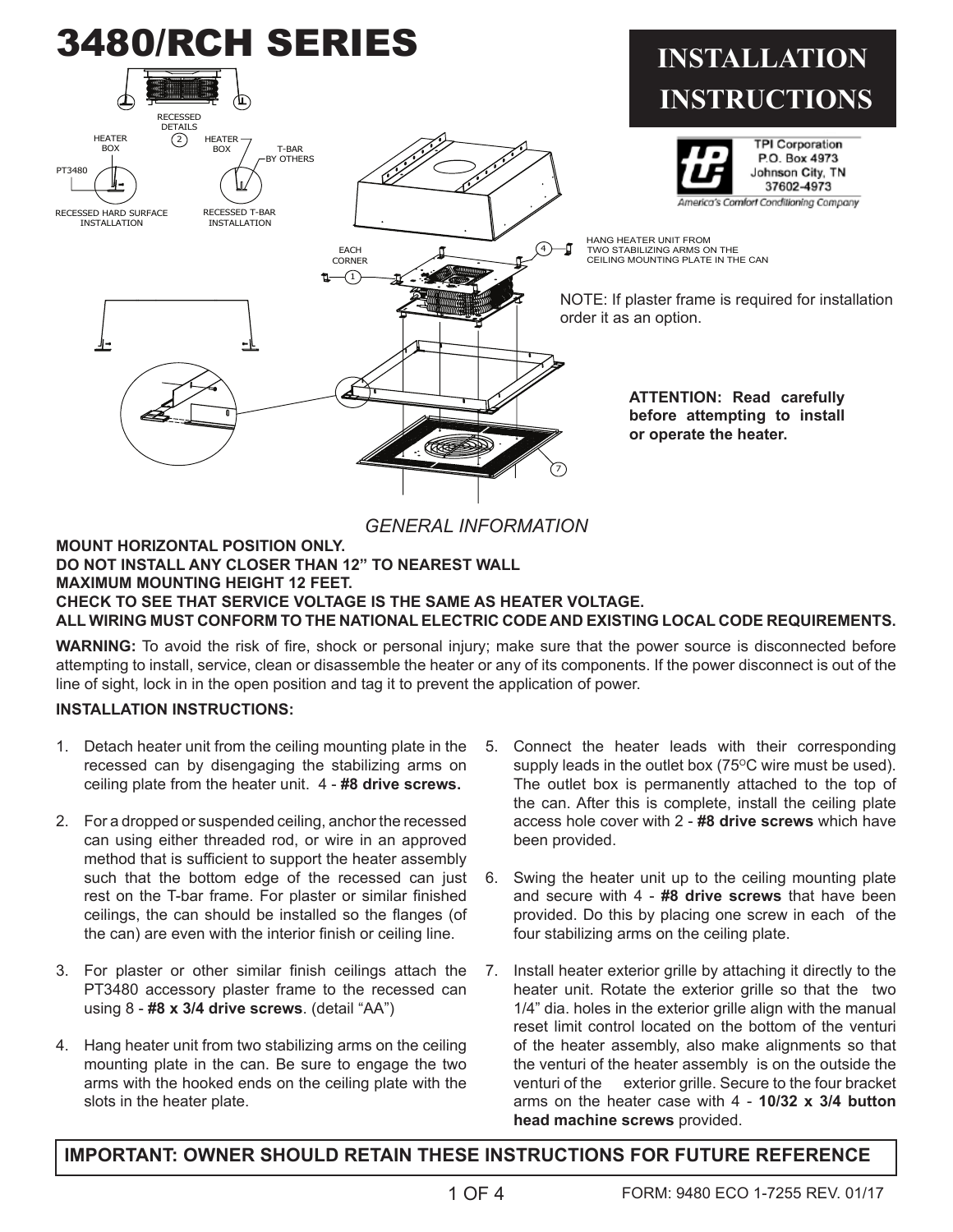

#### **IMPORTANT INSTRUCTIONS**

- 1. When using electrical appliances, basic precautions should always be followed to reduce the risk of fire, electrical shock, and injury to persons, including the following:
- 2. Read all instructions before using this heater.
- **CAUTION:** High temperatures. Keep cords and all other combustible material, such as furniture, papers, clothes and curtains away from the heater. For safe and efficient operation, keep an open space around heater of three feet in front and 12 inches at ends and rear.
- **ATTENTION**: Les températures élevées. Gardez les cordons et tout autre matériau combustible, tels que les meubles, papiers, vêtements et rideaux à l'extérieur de l'appareil de chauffage. Pour un fonctionnement sûr et efficace, garder un espace ouvert autour de chauffage de trois pieds à l'avant et 12 pouces aux extrémités et à l'arrière.
- 3. Extreme caution is necessary when any heater is used by or near children or invalids and whenever the heater is left operating and unattended.
- 4. Do not operate any heater after it malfunctions, has been dropped or damaged in any manner. Return heater to authorized service facility for examination, electrical or mechanical adjustment, or repair.
- 5. Do not use outdoors.
- 6. To disconnect heater, turn controls to off, and turn off power to heater circuit at main disconnect panel (or operate internal disconnect switch if provided).
- 7. Do not insert or allow foreign objects to enter any ventilation or exhaust opening as this may cause an electric chock or fire, or damage the heater.
- 8. To prevent a possible fire, do not block air intakes or exhaust in any manner.
- 9. A heater has hot and arcing or sparking parts inside. **WARNING:** Do not use it in area where gasoline, paint,or flammable liquids are used or stored.
- 10. Use this heater only as described in this manual. Any other use not recommended by the manufacturer may cause fire, electric shock, or injury to persons.
- 11. This heater may include an audible or visual alarm to warn that parts of the heater are getting excessively hot. If the alarm sounds (or illuminates), immediately turn the heater off and inspect for any objects on or adjacent to the heater that may have blocked the airflow or otherwise caused high temperatures to have occurred. **DO NOT OPERATE THE HEATER WITH THE ALARM SOUNDING (OR ILLUMINATING).**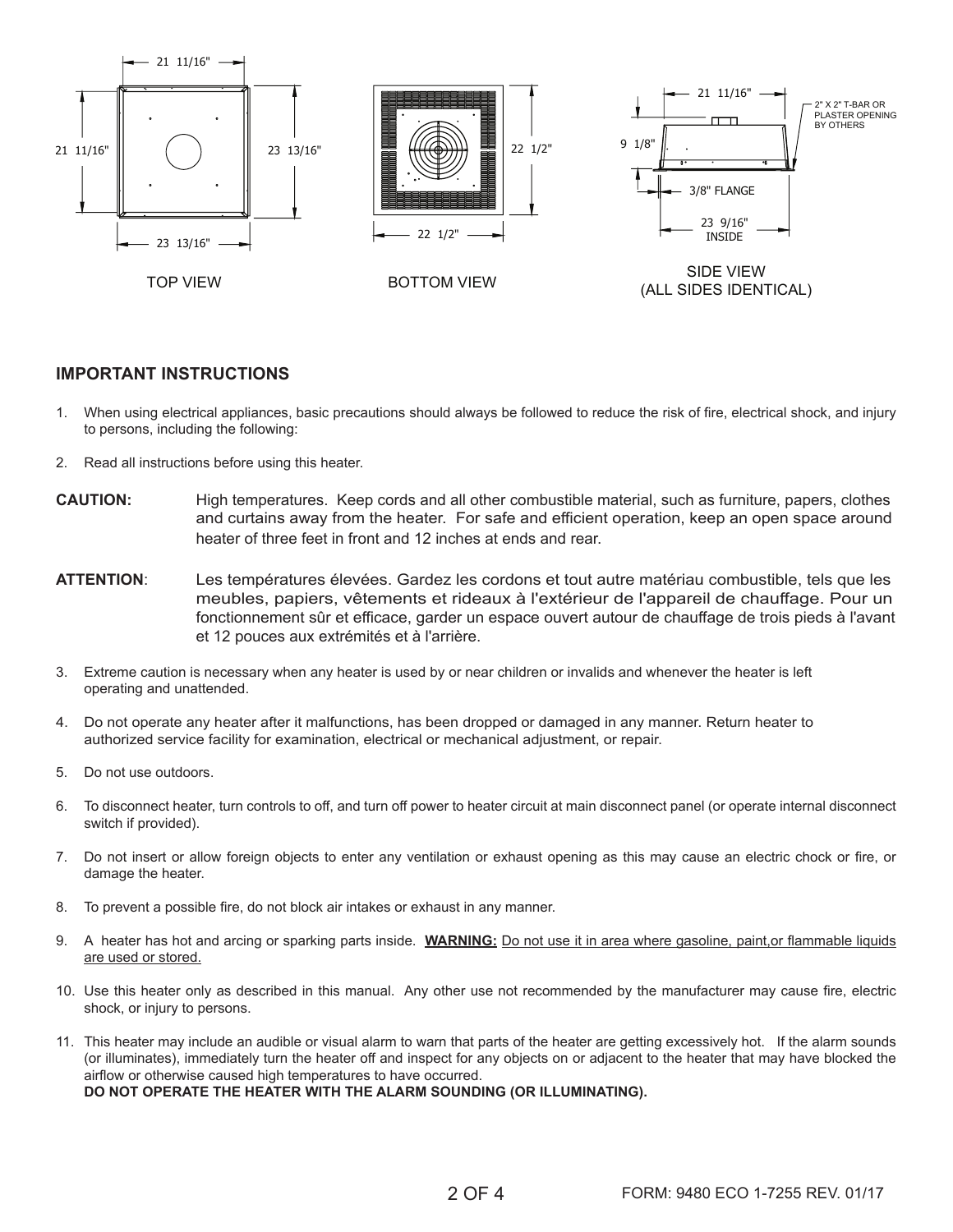# **3480 / RCH SERIES CEILING HEATER**

**CAUTION:** To avoid the risk of fire, shock or personal injury; do not insert or allow any foreign objects or hands to enter any ventilation or exhaust openings.

#### **THERMAL CUTOUT IDENTIFICATION**

All 480V Models employ a automatic limit control. 208, 240 and 277V models have a capillary manual reset limit control.

Models with capillary type manual reset limit control. This device is located on the heater venturi (bottom of unit as installed) with the capillary routed around the outside of the element assembly.

## **THERMAL CUTOUT OPERATION (WITH CAPILLARY MANUAL RESET)**

To reset thermal cutout, first disconnect power from the unit allowing time to cool, locate the two 1/4" dia. openings in the front grille. Using a small screwdriver or pencil press the reset button (with minimal amount of force) through the 1/4" opening, then restore power to the unit. If fault continues disconnect power and check for causes.

#### **THERMAL CUTOUT** (480 volt models)

If for any reason temperatures increase beyond normal limits, safety thermal limit will open de-energizing heating element and fan motor. Check entire installation to determine cause of overheating and take corrective measures. The limit control is the automatic reset type and after cooling will reset, allowing heater to resume operation.

## **OPERATION**

1.Turn on the power supply to heater.

2.Rotate thermostat knob fully clockwise.

3.Allow the room to reach desired temperature, then rotate thermostat knob counter clockwise until the heater de-energizes.

#### **MAINTENANCE AND CLEANING**

#### **DISCONNECT POWER BEFORE ATTEMPTING ANY SERVICE**

The heater should be cleaned at least annually to prevent excess build-up of dirt and lint accumulated under normal operating conditions. In an unusually dirty environment the cleaning should be done more often. Using a vacuum cleaner with soft brush attachment, clean the the intake and discharge openings of any accumulated dirt or lint. The fan blade and elements may be cleaned after removing the front cover. The face plate can be cleaned with damp cloth and mild detergent.



The factory installed louvered diffuser can be adjusted to direct air flow as desired. If necessary the louvered diffuser can be rotated 90 degrees by removing the four mounting screws and turning the louvered diffuser to the desired position and attaching to the grille. Care must be taken to align the notched corners of the diffuser frame with the reset holes in the grille. The louvered diffuser cannot be used in conjunction with the standard circular outlet.